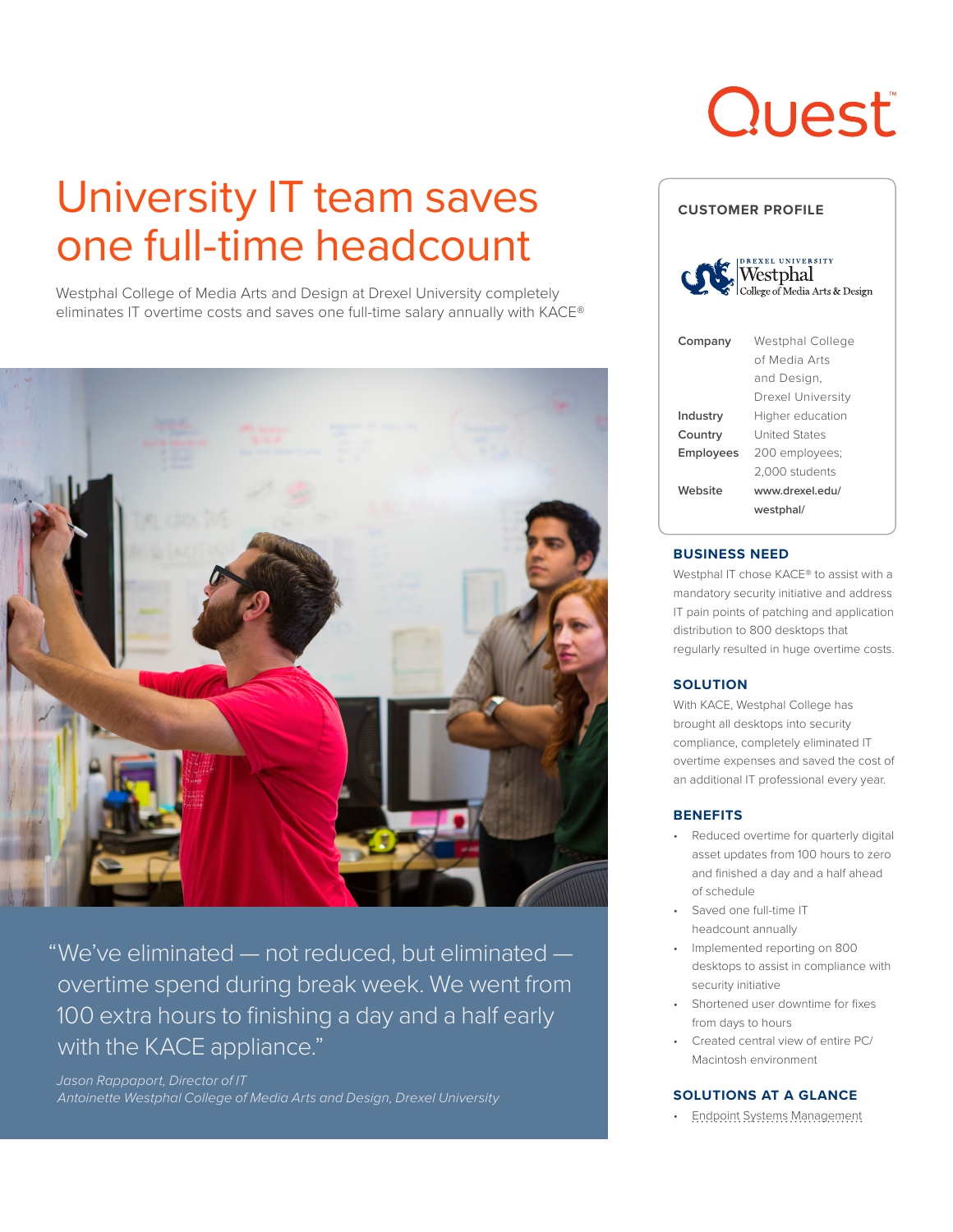The Westphal College of Media Arts and Design at Drexel University prepares students for careers in media, design, and performing and visual arts. Westphal's 2,000 enrollees and 200 faculty and staff members are spread across eight buildings on Drexel's Philadelphia campus, where an IT team of five manages 800 PC, Macintosh and Linux desktops. A university-wide security initiative prompted the team to turn to KACE® to assist with automating encryption on all faculty and staff computers.

#### **DEPLOYING MANUALLY RESULTS IN INCONSISTENCY**

Westphal's IT team consists of a director and four technicians, each of whom performed manual upgrades on the college's 800 desktops. With students using the computers almost continuously, the team had to confine deployment of upgrades to the one-week break between academic quarters. That meant scrambling from machine to machine, sometimes remotely, to install updates to the operating system, browser, plug-ins and software applications.

No matter how quickly they worked, though, the team members realized that they were unable to deliver on the promise of consistent systems management across the IT environment. They had no way of ensuring, for example, that all machines were running exactly the same version of the design, animation, modeling and creativity applications on which students and faculty depended. Nor could the team easily determine which computers were inconsistent with the others.

"We were trying to deliver updates and patches to 800 machines in a single week," says Jason Rappaport, IT director of Westphal College, "and we were failing in both timing and consistency."

#### **SPRAY-AND-PRAY APPROACH TO INSTALLERS**

The team's approach to remote systems management was to obtain or build installers containing the updates, and then use a variety of tools like PsExec, Active Directory and Apple Remote Desktop to deploy them across the network. But Rappaport came to refer to this approach as "spray and pray" because it was impossible to pull together any kind of reporting on the result that would demonstrate whether the updates had been successful and on which machines.

"We would push our installers," he explains, "then we'd get a phone call from the university's core infrastructure group, telling us we had filled up the Active Directory server with installers again and they were taking up too much disk space. They'd tell us to delete some of the installers to free up space, which meant we had to wait to perform those updates until others were finished. That made for even more inconsistency across our environment."

#### **PRODUCTS & SERVICES**

#### **SOFTWARE**

[KACE Systems](https://www.quest.com/products/kace-k1000-systems-management-appliance/)  [Management Appliance](https://www.quest.com/products/kace-k1000-systems-management-appliance/)

"It knocked our socks off that we could load a patch or managed installation into the [KACE SMA] once, then reuse that work many times at almost no cost."

*Jason Rappaport Director of IT*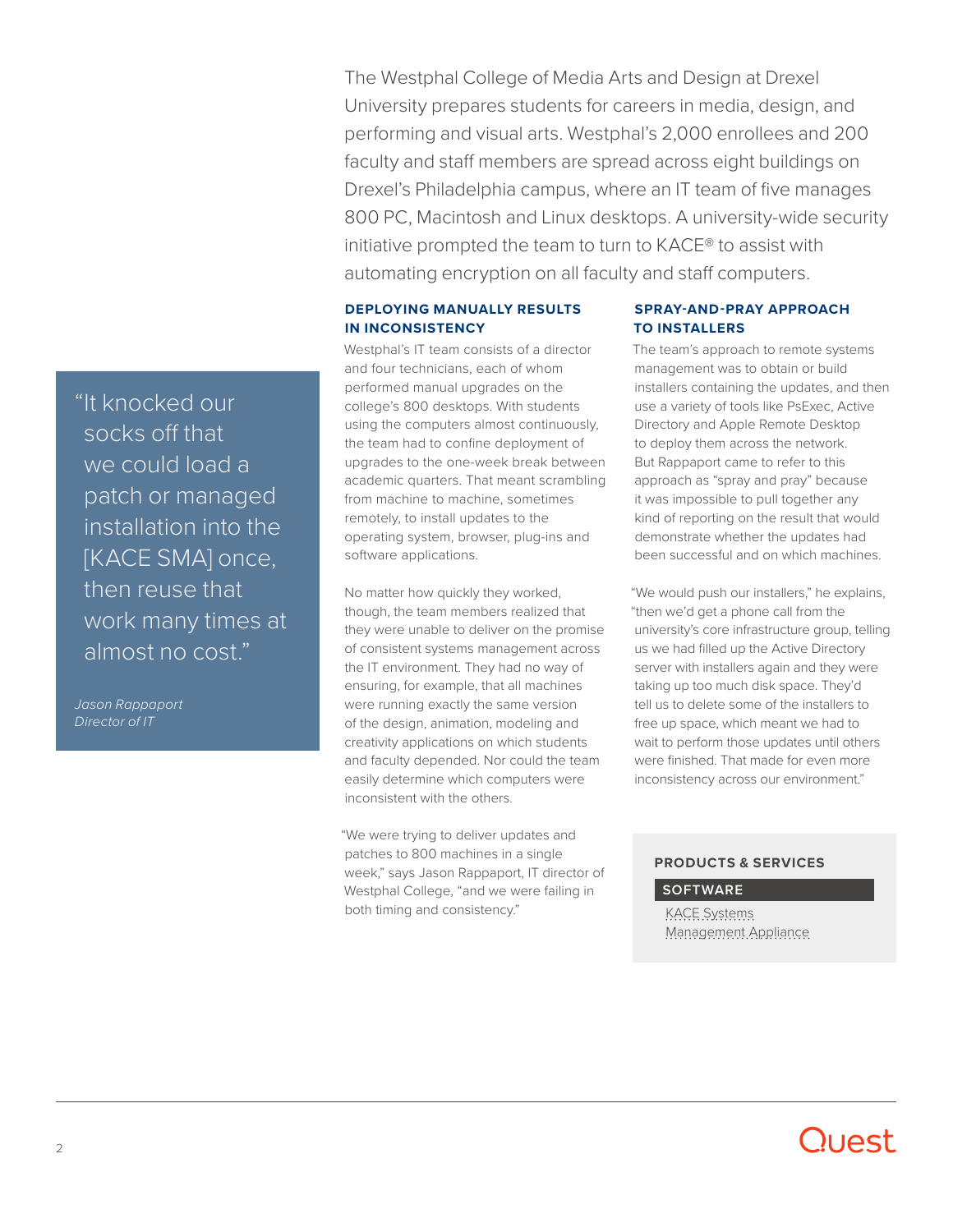#### **OVERTIME, DOWNTIME AND TOO MUCH PIZZA**

The biggest casualty of this manual approach to systems management was the team's overtime budget. Five people had one week to upgrade 800 desktops, so late nights and weekends at the office became a way of life, and overtime payroll would regularly swell to 100 hours during the week between quarters.

"We ate a lot more pizza during those one-week crunches than we wanted to eat," recalls Rappaport. "Yet even though our overtime costs were through the roof, we still couldn't serve the faculty and staff that kept working during break, and that became a big source of frustration for everybody. Our office would almost shut down because we were all so focused on deploying upgrades and patches that we didn't have time to support our users' other needs."

#### **MUCH MORE THAN AUTOMATED PATCHING AND APPLICATION DEPLOYMENT**

Rappaport's team looked for a way to replace its manual processes through automated patching and application deployment. They described their needs to their reseller who immediately recommended the KACE appliance, which delivers comprehensive systems management. The team also gave other tools a glance, but after a brief trial, they purchased the KACE Systems Management Appliance (KACE SMA).

Right away, they saw that the KACE appliance addressed their biggest pain point with the software distribution, managed installations and patch management needed to keep the college's desktops up to date. "It knocked our socks off that we could load a patch or managed installation into the [KACE SMA] once, then reuse that work many times at almost no cost," Rappaport says.

After several months of success managing installations and scripting remotely, they took a broader view and began consolidating their information systems. They replaced Request Tracker, their

open source tool, with the service desk functionality in KACE, which allowed them to create triggers, custom ticket roles and direct connections into inventory that showed all requests associated with each machine — flexibility they never had before.

Next, they built custom assets and email alerts in KACE to help them track loaned equipment. When a user borrows a computer, for example, the system is configured to send them a message with terms and conditions, then send a reminder the day before the computer is due back.

Rappaport customized Westphal's KACE implementation using the Twitter Bootstrap framework, MySQL database connections and open source charting tools. He created a real-time window into the service desk that offers his team visually appealing reports on current ticket status and the level of service IT is providing. "We believe in the KACE appliance enough to invest the time and energy to develop this addon," he says. "Once we'd used it for a while ourselves, we shared it with the community through [ITNinja.](http://www.itninja.com/blog/view/twitter-bootstrap-for-kace-service-desk)" ITNinja.com is the leading destination for systems management professionals. With the ITNinja feed to the KACE SMA, the latest and most relevant information on systems management and application deployment is conveniently delivered via the familiar and easy-to-use KACE SMA interface.

#### **COMPLIANCE, REPORTING, SHORTER TURNAROUND AND NO MORE OVERTIME**

It soon became clear to the team that the KACE Systems Management Appliance was paying for itself.

"We've eliminated — not reduced, but eliminated — overtime spend during break week," says Rappaport. "We went from 100 extra hours to finishing a day and a half early with the KACE appliance." That leaves the team plenty of time to look after the needs of faculty and staff members working through the break. Rappaport estimates that overall cost savings to his department are equivalent to the salary of a full-time IT professional.